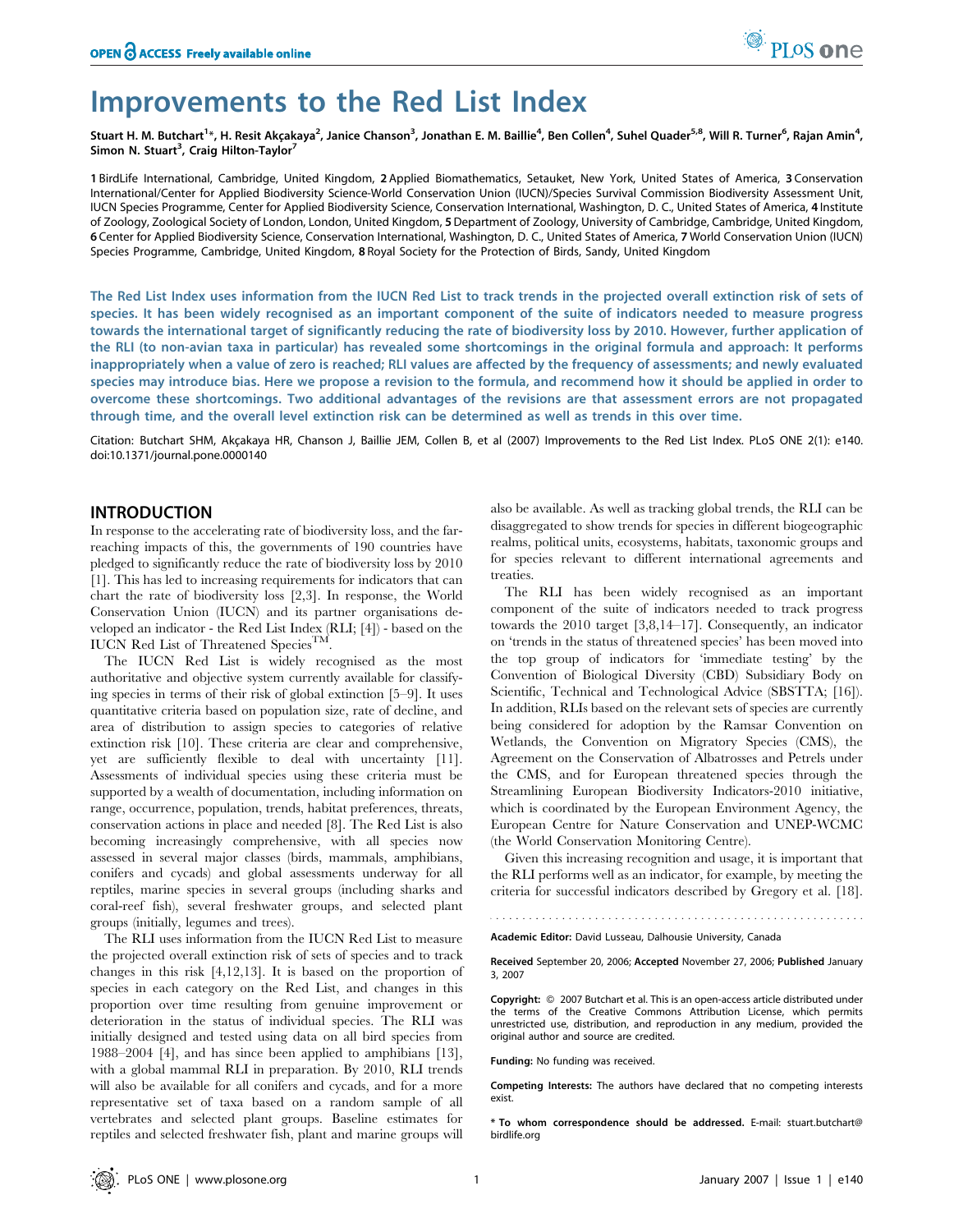Further application of the RLI (and in particular, consideration of its application to non-avian taxa) has, however, revealed some shortcomings in the original formula and approach. We describe these here and recommend revisions that address them to improve the RLI formulation.

# ANALYSIS

# The original RLI formulation and its shortcomings

The original RLI formula was defined as follows:

$$
RLI_{t_i} = RLI_{(t_{i-1})} \cdot (1 - P_{t_i}) \tag{1}
$$

$$
P_{t_i} = \sum_{s} \left[ (W_{c(t_i,s)} - W_{c(t_{i-1,s})}) \cdot G_s \right] / T_{t_{i-1}}
$$
 (2)

$$
T_{t_i} = \sum_c W_c \cdot N_{c(t_i)} \tag{3}
$$

where  $RLI_{ii}$  is the value of the RLI at time  $t_i$ ;  $P(t_i)$  is the proportional genuine change in threat status at time  $t_i$ ,  $W_c$  is the weight for category  $c$  (weights increase with threat);  $c(t_i, s)$  is the threat category of species s at time  $t_i$ ;  $G_s = 1$  if change (from  $t_{(i-1)}$  to  $t_i$ ) in category of species s is genuine (otherwise  $G_s = 0$ );  $T(t_i)$ is total threat score at time  $t_i$ , where  $t_i$  is the year of the *i*th assessment (assessments are not necessarily made every year);  $\mathcal{N}_c$  (*t<sub>i</sub>*) is the number of species in threat category  $c$  at time *t<sub>i</sub>*, and  $RLI_{ti-1}$  = 100 for the first year of assessment. Larger values of  $RLI_{ti}$ indicate a better overall conservation status for the set of species.

Although this original RLI formulation meets many of the needs for an indicator of biodiversity loss, further testing and application under different conditions have revealed three shortcomings of this approach and its recommended application:

1. The RLI performs inappropriately once it has reached zero The original formula was developed and tested using data on birds from 1988–2004. Over these 16 years, this set of species showed an important, but relatively modest, proportional deterioration in status (as measured through Red List categories), and the RLI value declined by 6.9% over the period [4]. However, we now recognise that problems may arise when a set of species undergoes a large proportional deterioration in status. If the RLI value for a set of species declines by 100% (to exactly zero), it cannot subsequently change. This can happen if  $P_t$  has a value of 1, which occurs when the average threat score is double that of the previous assessment (Eq. 2). Under these circumstances,  $RLI_{ti}$ becomes 0, and cannot subsequently change (Eq. 1). Figure 1A illustrates this for a hypothetical set of five species, which are all classified as Near Threatened in year 1, Vulnerable in year 2, Endangered in year 3, and Critically Endangered in year 4. The RLI value declines by 100% between years 1 and 2, but it subsequently remains at zero despite continuing deterioration in the set of species. Worse, if the RLI value decreases below zero, then further deterioration in the status of the set of species causes an increase in the RLI value instead of a decrease as would be expected. This can happen if  $P_t$  has a value greater than 1, which occurs when the average threat score is more than double that of the previous assessment (Eq. 2). Then,  $RLI_{ii}$  becomes negative (Eq 1); any subsequent deterioration  $(P<sub>t</sub> > 0)$  leads to an increase in the index value rather than a decrease, and any improvement  $(P<sub>t</sub> < 0)$  leads to a decrease in the index value rather than an increase. Figure 1B illustrates this for the same hypothetical set of five species, which deteriorate in status at the same rate as in the

previous example, except that one species jumps from Near Threatened to Vulnerable by year 2. In this case, the RLI value shows a positive trend after year 2, despite the fact that the status of all the species continues to worsen.

This situation is not merely hypothetical. A preliminary RLI for the world's amphibians for 1980–2004 showed a decline of 104.6% (when weighting categories by relative extinction risk, i.e. Least Concern  $= 0$ , Near Threatened  $= 0.0005$ , Vulnerable  $=$ 0.005, Endangered =  $0.05$ , Critically Endangered =  $0.5$ , Extinct and Extinct in the Wild  $= 1$ ; see [4] for further details). This problem would be more likely to occur when calculating RLIs over longer time periods, for groups deteriorating at a faster rate, and for groups with fewer species (where the rapid deterioration of a small number of species can lead to the average threat score becoming more than double that of the previous assessment).

2. RLI values are affected by the frequency of assessments Under the original formulation, the RLI value at a particular time point is dependent on the number of assessments since the baseline year. In other words, the frequency of assessments influences RLI values. This is because the RLI value is calculated in relation to the value for the previous assessment. Figure 1C shows a hypothetical example for ten Near Threatened species in year 1. In each subsequent year, one species moves into Vulnerable, and then continues to move up one category per year. By year 4 there is one Critically Endangered species, one Endangered, one Vulnerable and seven Near Threatened species. By comparison, the dotted line in Figure. 1c shows the situation if assessments had been carried out in years 1 and 4 only. With the same set of species having undergone the same status changes, a substantially different RLI value results. This presents great difficulties if RLIs are compared for two or more sets of species that are assessed with different frequencies. This is a highly likely scenario as it is difficult to synchronise major initiatives (such as the Global Mammal Assessment and Global Amphibian Assessment), involving thousands of scientists and running on time-cycles determined by logistics and funding opportunities.

3. Newly evaluated species may introduce bias Any approach to calculating an RLI has to handle situations in which species being evaluated for the first time are added to the original set of species that were used to calculate the index. Species may be added because: (a) they are newly recognised taxonomically; or (b) they were previously assessed as Data Deficient. Under the original approach, such species contribute to the index value only when they are assessed for the second time, and only from that point onwards. Hence, if the extinction risk of a suite of newly added species is changing at a different average rate from the original set, they will contribute to a 'false' change in the RLI trend (i.e. one that did not reflect the status changes of the overall set of species). Figure 1D illustrates this with a hypothetical example starting with ten Near Threatened species which deteriorate by 0.1 category per species per year (i.e. one species per year moves to the next highest category of extinction risk). Another set of ten species are deteriorating at ten times this rate (i.e. all ten species per year move to the next highest category of extinction risk), but this second set is not assessed until year 3 (by which time all the species are Endangered). An RLI using the original approach shows a sharp reduction in the rate of decline after year 3 (Figure 1D), rather than the expected increase in the rate of decline (assuming no back-casting: see below).

This problem is likely to be common in practice because it is quite possible that newly evaluated species will differ in the average rate they are slipping towards extinction. They certainly often differ in their average extinction risk compared to the overall species set. Newly split or newly described species tend to have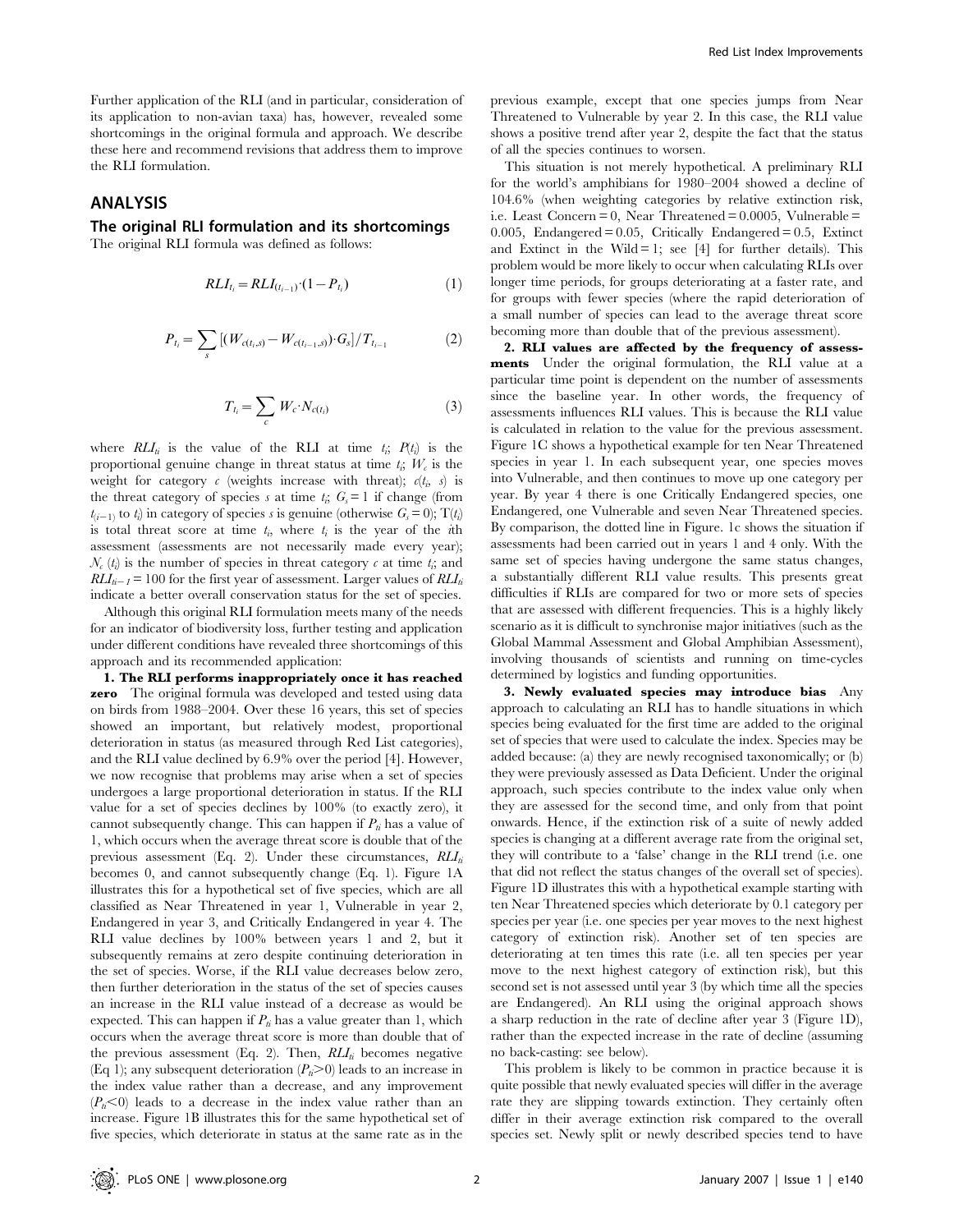

Figure 1. RLIs using the original formulation (left-hand graphs) and the revised formulation (right-hand graphs) for three hypothetical examples: (A and E) a set of five species, which are all classified as Near Threatened in year 1, Vulnerable in year 2, Endangered in year 3, and Critically Endangered in year 4; (B and F) the same scenario, except that one species jumps from Near Threatened to Vulnerable by year 2; (C and G) a set of ten Near Threatened species in year 1, with one species moving into Vulnerable in each subsequent year, and then up through the categories one step at a time each year thereafter; the dotted line shows the RLI as would be calculated if the same set of species were assessed for the IUCN Red List in years 1 and 4 only; (D and H) ten Near Threatened species that deteriorate by 0.1 category per species per year (i.e. one species per year moves up a category), plus ten Near Threatened species that deteriorate at ten times this rate (i.e. all ten species per year move up a category) and that are not assessed until year 3.

doi:10.1371/journal.pone.0000140.g001

smaller ranges than their congeners (and hence are more likely to be threatened), while Data Deficient species are often concentrated in parts of the world suffering severe environmental threats but where little information is available (e.g. Somalia and New Guinea for birds; BirdLife International unpublished data). For birds, 45 Data Deficient species have been re-evaluated since 1994. Excluding seven that are no longer recognised taxonomically, 84% were assessed as Near Threatened or threatened (BirdLife International unpublished data), compared to 12.3% for extant birds as a whole [19].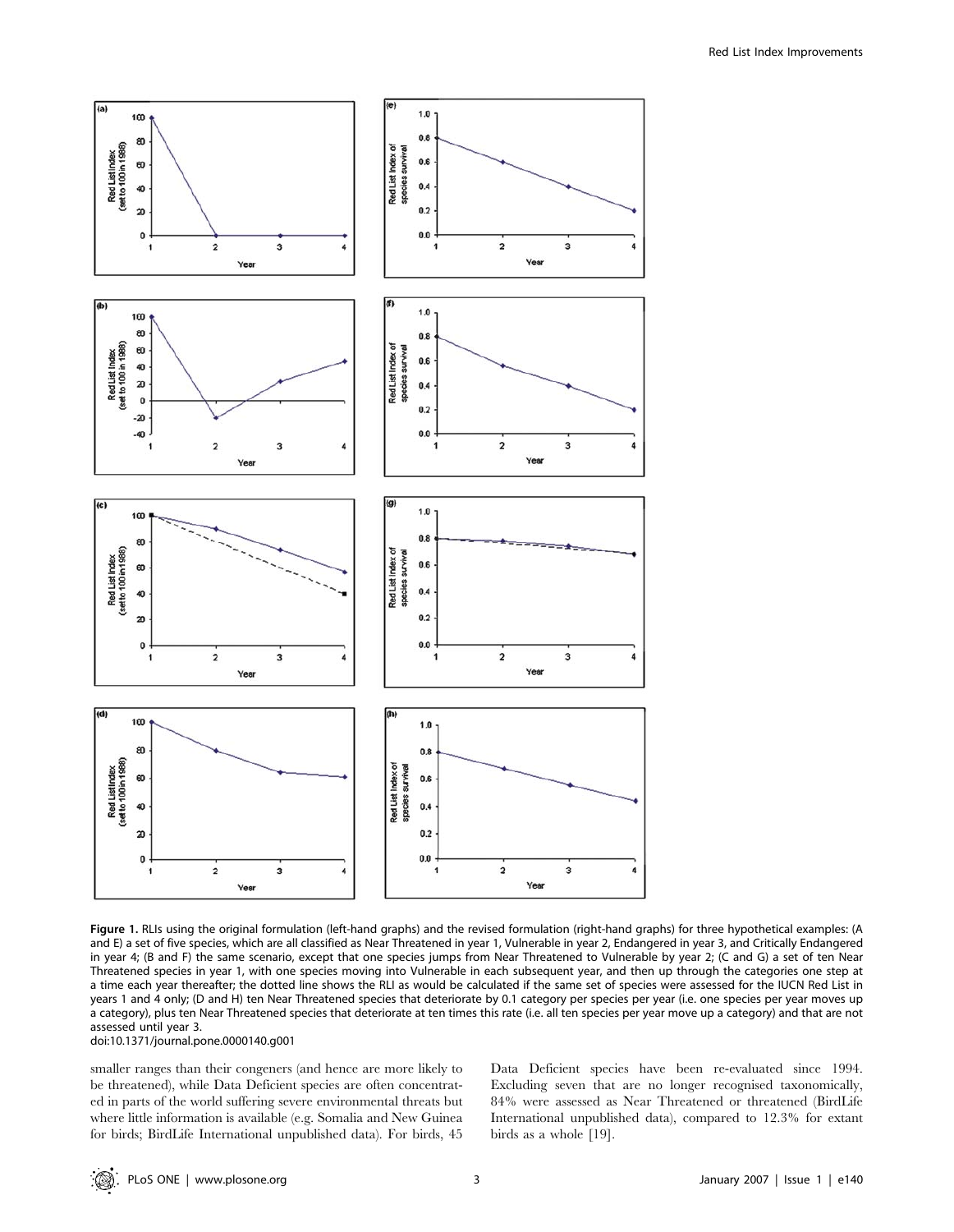#### A revised RLI formulation

In response to these shortcomings, and to suggestions for how to make the RLI easier to interpret, we here propose a revision to the original formula.

We define the revised RLI as:

$$
RLI_t = (M - T_t)/M \tag{4}
$$

where  $M$  is the 'maximum threat score', i.e. the number of species multiplied by the maximum category weight  $(W_{EX}$ , which is the weight assigned to extinct species; this equals 5 using the recommended 'equal steps' weights, with Critically Endan- $\text{gered} = 4$ , Endangered = 3, Vulnerable = 2, Near threatened = 1, Least Concern  $= 0$ ; see [4] for further discussion). Thus,

$$
M = W_{\text{EX}} \cdot N \tag{5}
$$

where  $N$  is the total number of assessed species, excluding those considered Data Deficient and those assessed as Extinct in the year the set of species was first assessed. (Alternatively, if RLIs for different sets of species are being compared, species that have gone extinct prior to the earliest year of assessment for any group would be excluded.)

The 'current threat score'  $(T)$  is defined as:

$$
T_t = \sum_c W_c \cdot N_{c(t)} = \sum_s W_{c(t,s)}
$$
 (6)

The alternative formulations in equation 6 give the same result; the first is a summation over all categories, from Least Concern to Extinct, and the second is a summation over all assessed non-Data Deficient species. Thus, the maximum possible value of  $T$  is  $M$ , and RLI values can vary from 0 (all species are Extinct) to 1 (all species Least Concern).

Equations 4–6 can be combined into a single equation as follows:

$$
RLI_t = 1 - \frac{\sum_{s} W_{c(t,s)}}{W_{\text{EX}} \cdot N} \tag{7}
$$

Application of this formulation requires that (a) exactly the same set of species is included in all time steps, and (b) the only category changes are those resulting from genuine improvement or deterioration in status (i.e. excluding changes resulting from improved knowledge or taxonomic revisions; see [4,13]for further details). In many cases, species lists will change slightly from one assessment to the next (e.g. owing to taxonomic revisions). We therefore recommend that this formulation be applied in conjunction with a new approach, which we term 'back-casting', of retrospectively adjusting earlier Red List categorisations using current information and taxonomy. This allows the preconditions to be met by assuming that the current Red List categories for the taxa have applied since the set of species was first assessed, unless there is information to the contrary that genuine status changes have occurred. Such information is often contextual, e.g. relating to the known history of habitat loss within the range of the species (see below for further discussion).

Occasionally, there is insufficient information available to backcast categories of extinction risk for a newly added species (i.e. a species for which we lack confidence that genuine status changes would be detected). Such a species would not be added until it was assessed subsequently for a second time, at which point earlier

assessments may be back-cast by extrapolating recent trends in population, range, habitat and threats, supported by additional information.

## **DISCUSSION**

#### Strengths of the revised formulation

Application of the revised formulation and approach solves all three problems outlined above, as shown in Figure 1. RLI values cannot become fixed to zero (Figure 1E; see below for discussion of the particular meaning of zero under the new formulation) or become negative (Figure 1F); they are not affected by the frequency of assessments (Figure 1G), and species evaluated for the first time that differ in average extinction risk or in the rate of change of extinction risk do not introduce spurious trends (Figure 1H). In addition, it has two further advantages:

1. Assessment errors are not propagated Applying the new formula as described above means that the RLI value at a particular time reflects the best understanding of the overall extinction risk of the set of species, and a series of RLI values reflect the degree to which this risk has changed over time. By contrast, under the original approach, RLI values also reflected historical errors in extinction risk estimates. Both the original and new approach assume that all (or a substantial proportion of) genuine status changes that are large enough for a species to cross the thresholds for a new Red List category will be detected. Both approaches also allow such genuine status changes to be identified after a delay, and retrospectively incorporated into the index. However, for species that haven't undergone genuine change, the new formulation additionally allows assessment errors resulting from incomplete or inaccurate knowledge to be corrected, by assuming that the most recent (and best-informed) evaluations have applied since the first assessment unless genuine status changes have been detected. By contrast, the original formulation takes as its starting point the categories assigned when the set of species was first assessed, including those that were incorrect owing to inaccurate or incomplete knowledge. Hence the original approach produces an RLI whose trends also reflect errors and inaccuracies in earlier knowledge. The degree to which this produces bias will increase with time since the first assessment.

Figure 2 illustrates this with the same hypothetical example as used in Figures 1C and 1G. If this is assumed to represent 'reality', it can be compared to an RLI that would result if we had misclassified five Near Threatened species as Vulnerable in year 1 owing to poor knowledge, and if this error was not corrected until year 4. The original formulation produces an RLI that is substantially lower than reality, whereas the revised formulation does not suffer this effect. A real example is shown in Figure 3A, where two versions of the RLI for the world's birds for 1988–2004 is shown, with (dotted line) and without (solid line) incorporating back-casting. As time passes, the divergence between the two lines, and hence the degree of bias, increases. For birds, the scale of this bias is comparable to the magnitude of the error introduced by delays in knowledge becoming available to assessors (see below): the error bars calculated based on estimates of the magnitude of this phenomenon (as shown in Figure 3; see [13] Figure 1) are of a comparable size. If presenting an RLI for a single set of species, this phenomenon is not too problematic. However, it would be an important source of bias when comparing two sets of species that differ in the accuracy of knowledge about their status.

2. Overall extinction risk and rate of change can be distinguished The revised RLI is scaled such that a value of 1 indicates that all species are Least Concern, and an RLI value of 0 indicates that all species have gone extinct. An intermediate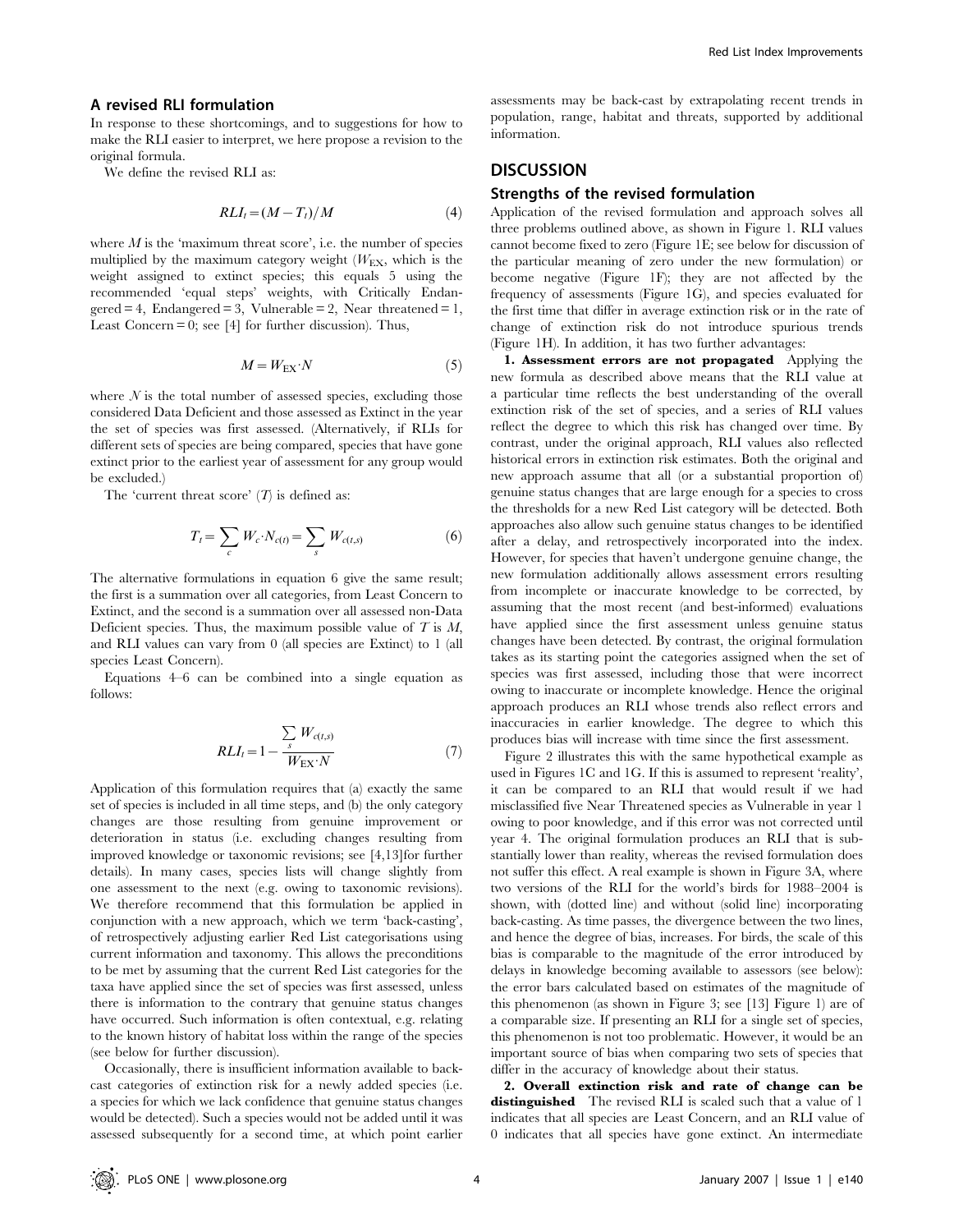

Figure 2. RLI using (A) the original formulation; and (B) the new formulation for the same hypothetical set of 10 species as in Figure 1c and g. The dotted line represents the RLI that would be calculated if five Near Threatened species had been misclassified as Vulnerable in year 1 owing to poor knowledge, and if this error was not corrected until year 4. The original formulation produces an RLI that is substantially lower in value than reality because it propagates errors resulting from incomplete knowledge in earlier assessments. The new formulation does not suffer from this effect.

doi:10.1371/journal.pone.0000140.g002

value indicates how far the set of species has moved overall towards extinction. Thus the revised RLI allows comparisons between sets of species in both their overall level of extinction risk (i.e. how threatened they are on average), and in the rate at which this changes over time. This represents an advantage over the original formula, in which RLIs for different sets of species are all set to 100 in the baseline year, masking any overall differences in extinction risk. Figure 3 shows the revised RLI using the original and revised formulas for all birds for 1988–2004, and for birds in different biogeographic realms during the same period. The latter figures highlight the difference between the formulas when comparing multiple sets of species. Under the original formula, birds in the Nearctic and Indomalayan realms appeared to have undergone the largest proportional deterioration in status. The RLI using the revised formula also highlights the plight of Indomalayan species, but shows that Nearctic species are the least threatened on average, and that those in the Australasian/Oceanic realms are also of particular concern.



Figure 3. RLIs using the original formulation (left-hand graphs) and the revised formulation (right-hand graphs) for (A–B) the world's birds (n = 9,824 non-Data Deficient species: 99.2% of all extant species) and (C–D) birds in different biogeographic realms. Under the revised formula, an RLI value of 1.0 equates to all species being categorised as Least Concern, and hence that none are expected to go extinct in the near future; an RLI value of zero indicates that all species have gone Extinct. In Figure 3A, the dotted line represents the RLI using the same original formula, but incorporating back-casting using the latest and best-informed evaluations. It results in a substantially higher value by 2004 because the original approach propagates errors resulting from incomplete knowledge in earlier assessments. By 2004, the difference is comparable to the size of the error bars calculated from estimates of the magnitude of the error introduced by delays in knowledge becoming available to assessors [13]. doi:10.1371/journal.pone.0000140.g003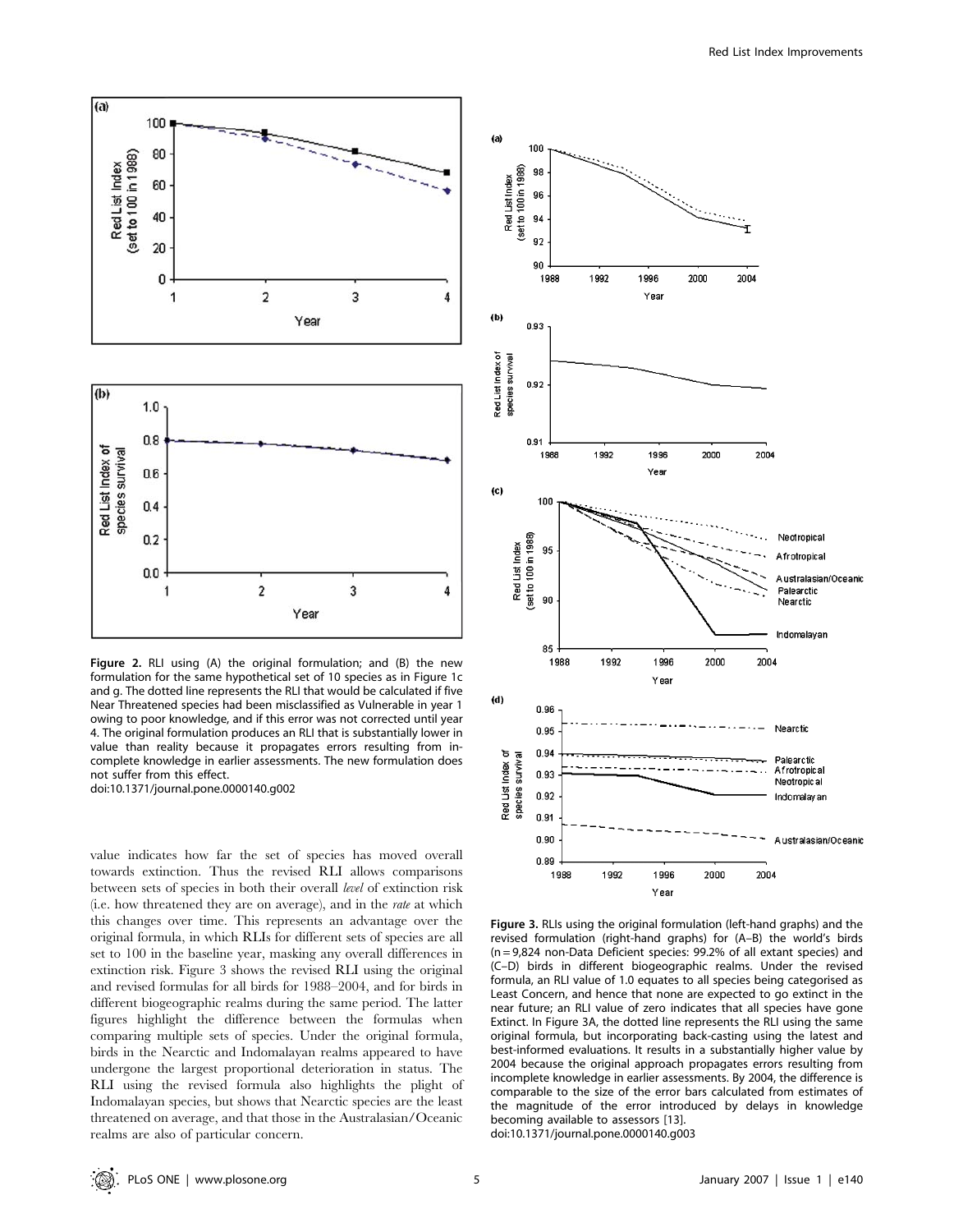#### A weakness of the revised formulation?

The new formulation adopts the principle of back-casting extinction risk categories for species to earlier assessment dates using the most up-to-date and best-informed evaluations. Conceivably, this could introduce bias for newly evaluated species if it was more difficult to detect genuine changes for such species since the date the RLI was first calculated for the complete set of species. In other words, one could add a suite of newly evaluated Data Deficient or taxonomically split species, assign their currently evaluated categories to previous assessment dates, and fail to detect that some had undergone genuine status changes since the date the RLI was first calculated. We believe that such a scenario will arise infrequently in completely assessed groups, based on consideration of the 1,961 birds, mammals and amphibians currently assessed as Data Deficient, plus those bird species that have been newly assessed owing to taxonomic revisions since the first global assessment of birds in 1988.

For a Data Deficient species to be reassigned to a different category requires that information is available on its current status, usually including its range, population size, trends, habitat preferences and threats. This usually also necessitates understanding the recent historical status of the species. Inferences about past trends are often based on contextual information such as analysis of satellite imagery to evaluate the extent and timing of habitat loss within the range of the species. The majority of Data Deficient species are so-classified because there is little or no recent information on their status, owing to a lack of recent surveys. Once these are completed, it is usually straightforward to assess how their status may have recently changed. Data Deficient species are often concentrated in poorly known parts of the world. For example, 10% of Data Deficient bird species are restricted to Somalia (and in some cases adjacent parts of Ethiopia). Owing to the security situation, there has been no information on the status of these species for two decades. Once peace returns, it will be possible to reassess them based on up-to-date surveys of their range and population, combined with data on habitat loss, and at the same time to determine whether the status of any of them may have changed sufficiently since 1988 to have crossed the thresholds for a different Red List category.

A specific example is provided by Long-legged Thicketbird Trichocichla rufa. This species is endemic to Fiji, where it had been known from four old specimens, a handful of unconfirmed sightings and one specimen from 1974. It had been considered too poorly known to evaluate against the Red List categories and criteria. However, it was rediscovered in 2002, and surveys in the following years found it to be locally common at several sites, but patchily distributed [20]. It was consequently reassessed as Endangered in 2006 owing to its small population (estimated to number 50–250 individuals), triggering criterion D1 [21]. The population was considered to be stable, and there is no reason to suggest that it has changed significantly in recent years. Therefore, for the purposes of calculating the RLI, the category of Endangered was back-cast to the 1988 assessment with a high degree of confidence.

As noted above, in cases where it is felt there is insufficient information to back-cast categories for earlier assessments, species can be excluded until they are assessed for a second time, at which point earlier assessments may be back-cast with greater confidence. We consider that the inaccuracies and biases produced by the approach underlying the original formula (i.e. those resulting from propagation of previous assessment errors and the incorporation of newly evaluated species) to be substantially greater than those introduced by the principle of back-casting used by the new formula, although it is not possible to test this explicitly until we have longer time series of data from a range of taxonomic groups.

#### Sources of uncertainty in RLIs

We recognise four main types of uncertainty in RLI values and trends: deriving from (a) inadequate, incomplete or inaccurate knowledge; (b) delays in knowledge becoming available to assessors; (c) inconsistency between assessors; and (d) Data Deficient species. (A fifth source applies only to RLIs based on sampled sets of species, an approach that is still being developed to increase taxonomic breadth of RLIs, and which will be discussed elsewhere).

(a) RLI values may be incorrect because of errors in the Red List categories assigned to species owing to poor knowledge. However, this potential problem is minimised by two aspects of the Red Listing process. Firstly, IUCN Red List categories are relatively coarse measures of extinction risk, with large differences in the quantitative thresholds under each criterion. For example, an estimate that a species' range encompasses 500 km2 may well be uncertain to some degree, but the true value could be as small as 100 km2 or as large as 4,999 km2 and the species would still be accurately classified as Endangered under criterion B (assuming the other qualifiers were also met). Secondly, Red List assessments are only carried out every four years or more (4–6 years for the bird data used in Figure. 3), so the timing of status changes needs to be accurate only to within this timeframe. For example, there may be uncertainty around the estimate that a particular species' population fell below 1,000 individuals (and hence qualified as Vulnerable under criterion D1) in 1990, but the true date could fall anywhere in the period 1988–1994 (when the first and second complete assessments for birds were carried out) and the status change would still be correctly assigned to the appropriate timeperiod. Hence, because estimates of extinction risk are assigned to classes that are broad in magnitude and timing, uncertainty resulting from inadequate knowledge is considerably reduced.

(b) Red List classifications (and hence RLI values) may be incorrect because accurate knowledge of the species has not yet reached the evaluators. However, the revised formula allows such delayed knowledge to be reflected in the RLI (through backcasting) so that it represents the best-informed understanding of the status of the set of species and how this has changed over time. Furthermore, such delays apply to a small proportion of status changes (e.g. 13% of those for the 1994–2000 period for birds), and this proportion is decreasing for birds at least [4]. This trend is likely to continue owing to an expanding network of scientists across the world providing detailed and up-to-date information for an increasing number of species to the IUCN Red List, and with improving and faster channels of communication (e.g. BirdLife's web-based Globally Threatened Bird discussion forums: www. birdlifeforums.org).

(c) Inconsistent application of the Red List categories and criteria between assessors could introduce bias and uncertainty into RLIs (see, e.g. [7,22]. However, assessments are now required to have supporting documentation detailing the best available data, with justifications, sources, and estimates of uncertainty and data quality [23]. Red List Authorities are appointed to organise independent scientific review of the assessments and to ensure consistent categorisation between species, groups, and assessments. For many classes of organisms, all assessments are now coordinated through small centralised teams (e.g. as part of the Global Amphibian Assessment and Global Mammal Assessment, or through BirdLife International) to ensure standardisation and consistency in the interpretation of information and application of the criteria. Furthermore, a user's working group and the IUCN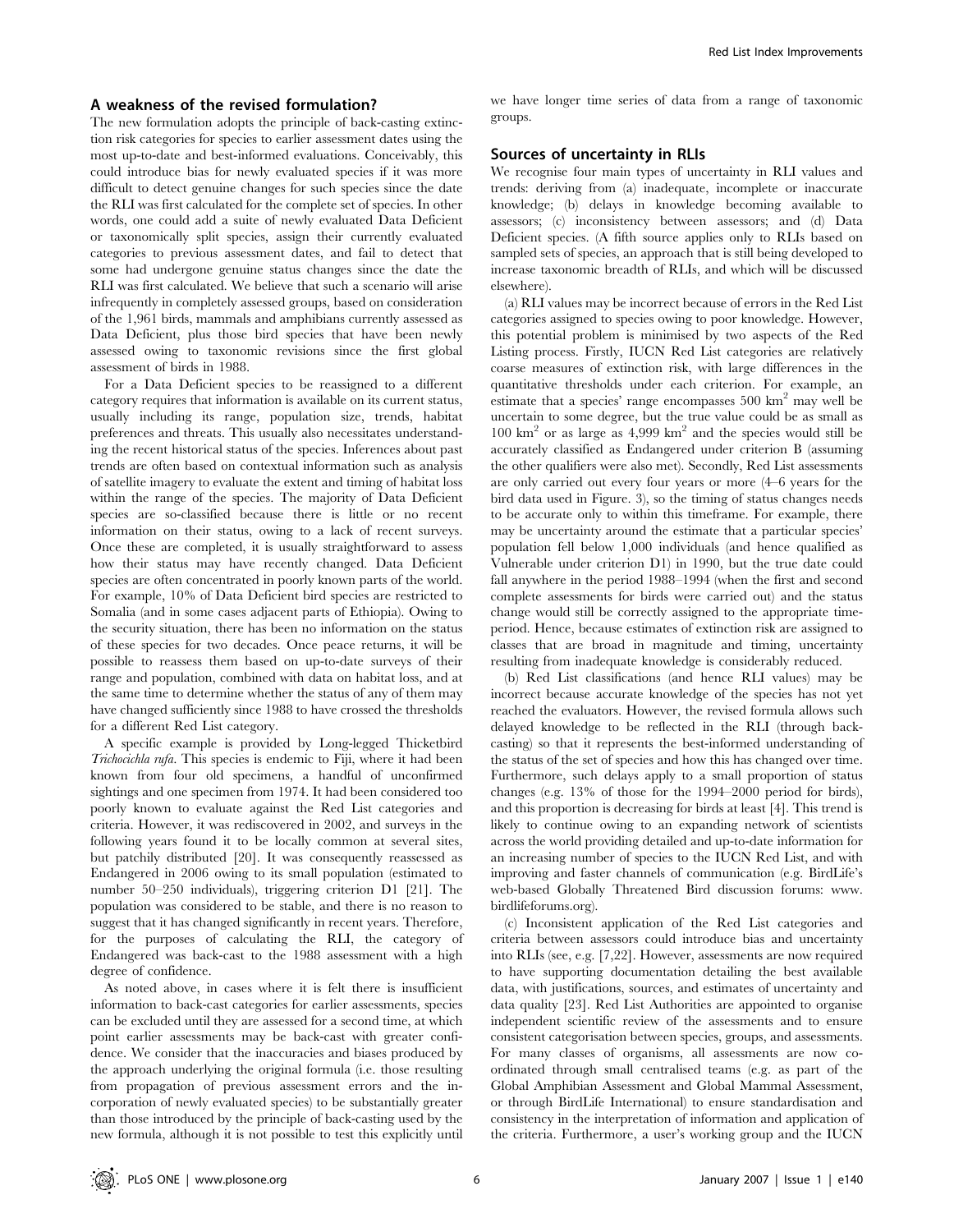Red List Programme Office work to ensure consistency between the major taxonomic groups. Finally, a Red List Standards and Petitions Subcommittee monitors the process and resolves challenges and disputes to listings.

(d) Species that are too poorly known for the Red List criteria to be applied to are assigned to the Data Deficient category, and excluded from the calculation of the RLI. For birds, only 0.8% of extant species are evaluated as Data Deficient (see above), compared with 24% of amphibians [19]. If Data Deficient species comprise a substantial proportion of the total set and if these species differ in the rate at which their extinction risk is changing, the RLI may give a biased picture of the changing extinction risk of the overall set of species. The degree of uncertainty this introduces cannot be quantified until a significant proportion of Data Deficient species have been re-assigned to other Red List categories and then reassessed. It is recommended that the proportion of species that are assessed as non-Data Deficient should be stated alongside all RLI graphs.

Techniques are already available to calculate confidence limits based on the uncertainty associated with delays in knowledge acquisition [4]. We consider that inadequate knowledge is likely to be the most important source of uncertainty in most taxonomic groups. We propose to determine its magnitude, and hence to calculate confidence limits, for each RLI by using established techniques for incorporating uncertainty into Red List assessments, i.e. using the RAMAS<sup>®</sup> software to evaluate the range of possible Red List categories for a sample of species for each assessment [24].

#### Interpretation of the RLI

The RLI measures the rate of biodiversity loss, rather than the state of biodiversity. Although some of the Red List criteria are based on absolute population size or range size, others are based on rates of decline in these values or combinations of absolute size and rates of decline. These criteria are used to assign species to Red List categories that can be ranked according to relative projected extinction risk, and the RLI is calculated from changes between these categories. Hence an RLI value is an index of the proportion of species expected to remain extant in the near future in the absence of any conservation action (using 'equal steps' weights; the RLI value will match this proportion using the 'extinction risk' weights; see [4] for further details). The 'near future' cannot be quantified

## **REFERENCES**

- 1. Secretariat of the Convention on Biological Diversity (2003) Handbook of the Convention on Biological Diversity. London: Earthscan.
- 2. Mace GM (2005) An index of intactness. Nature 434: 32–33.
- 3. Pereira HM, Cooper HD (2006) Towards the global monitoring of biodiversity change. Trends in Ecology & Evolution 21: 123–129.
- 4. Butchart SHM, Stattersfield AJ, Bennun LA, Shutes SM, Akçakaya HR, et al. (2004) Measuring global trends in the status of biodiversity: Red List Indices for birds. PLoS Biology 2: e383.
- 5. Lamoreux J, Akcakaya HR, Bennun L, Collar NJ, Boitani L, et al. (2003) Value of the IUCN Red List. Trends in Ecology & Evolution 18: 214–215.
- 6. Hambler C (2004) Conservation. Cambridge: Cambridge University Press.
- 7. Regan H, Burgman M, McCarthy MA, Master LL, Keith DA, et al. (2005) The consistency of extinction risk classification protocols. Conservation Biology 19: 1969–1977.
- 8. Rodrigues ASL, Pilgrim JD, Lamoreux JF, Hoffmann M, Brooks TM (2006) The value of the IUCN Red List for Conservation. Trends in Ecology & Evolution 21: 71–76.
- 9. de Grammont PC, Cuarón AD (2006) An evaluation of threatened species categorization systems used on the American continent. Conservation Biology 20: 14–27.
- 10. IUCN (2001) IUCN Red List Categories and Criteria version 3.1. Gland, Switzerland: IUCN - The World Conservation Union. 30 p.

exactly, because it depends on the generation times (as defined by [10]) of each of the species contributing to the index, but it most cases the period can be taken to be in the range of 10–50 years.

A downward trend in the RLI over time means that the expected rate of future species extinctions is worsening (i.e. the rate of biodiversity loss is increasing). An upward trend means that the expected rate of species extinctions is abating (i.e. the rate of biodiversity loss is decreasing), and a horizontal line means that the expected rate of species extinctions is remaining the same, although in both cases it does not mean that biodiversity loss has stopped. Hence, to show that the global target of significantly reducing the rate of biodiversity loss by 2010 [1] may have been met, an upward RLI trend is needed at the very least. To show that the European target of halting biodiversity loss by 2010 [25] may have been met, the RLI value must reach 1.0 (assuming that speciation rates are too slow to be relevant in this context, and excluding the small number of species classified as Vulnerable under criterion D2 for which the potential threat is not anthropogenic).

As with other biodiversity indicators, the RLI captures trends in one particular aspect of biodiversity, although for the RLI it is one with a great deal of resonance with the public and decisionmakers: the rate that species are moving towards extinction and becoming extinct. The RLI does not capture particularly well the deteriorating status of common species that are declining slowly as a result of general environmental degradation. Indicators based on population trends are better suited for this, and show finer temporal resolution (e.g. [18,26]). To measure progress towards the 2010 target, a suite of complementary indicators will be required [14]. The RLI forms an important component of this suite, and will be made considerably more robust and more widely applicable by the revisions we have proposed here.

## ACKNOWLEDGMENTS

For insightful comments on the methods and earlier drafts we sincerely thank Ana Rodrigues.

#### Author Contributions

Analyzed the data: SB HA JB CH SS JC BC RA SQ WT. Wrote the paper: SB HA BC.

- 11. Akçakaya HR, Ferson S, Burgman MA, Keith DA, Mace GM, et al. (2000) Making Consistent IUCN Classifications under Uncertainty. Conservation Biology 14: 1001–1013.
- 12. Butchart SHM, Akçakaya HR, Kennedy E, Hilton-Taylor C (2006) Biodiversity indicators based on trends in conservation status: strengths of the IUCN Red List Index. Conservation Biology 20: 579–581.
- 13. Butchart SHM, Stattersfield AJ, Baillie JEM, Bennun LA, Stuart SN, et al. (2005) Using Red List Indices to measure progress towards the 2010 target and beyond. Philosophical Transactions of the Royal Society of London B 360: 255–268.
- 14. Brooks T, Kennedy E (2004) Biodiversity barometers. Nature 431: 1046–1047.
- 15. Millennium Ecosystem Assessment (2005) Ecosystems and human well-being: wetlands and water synthesis. Washington DC: World Resources Institute.
- 16. Secretariat of the Convention on Biological Diversity (2006) Global Biodiversity Outlook 2. Montreal: Convention on Biological Diversity.
- 17. UNEP (2006) Global Environmental Outlook Year Book 2006. Nairobi: United Nations Environment Programme.
- 18. Gregory RD, van Strien A, Vorisek P, Meyling AWG, Noble DG, et al. (2005) Developing indicators for birds. Philosophical Transactions of the Royal Society of London B 360: 269–288.
- 19. IUCN (2006) The IUCN Red List of Threatened Species summary statistics. Downloaded from http://www.iucnredlist.org/info/tables/table3a on 10/09/ 2006.